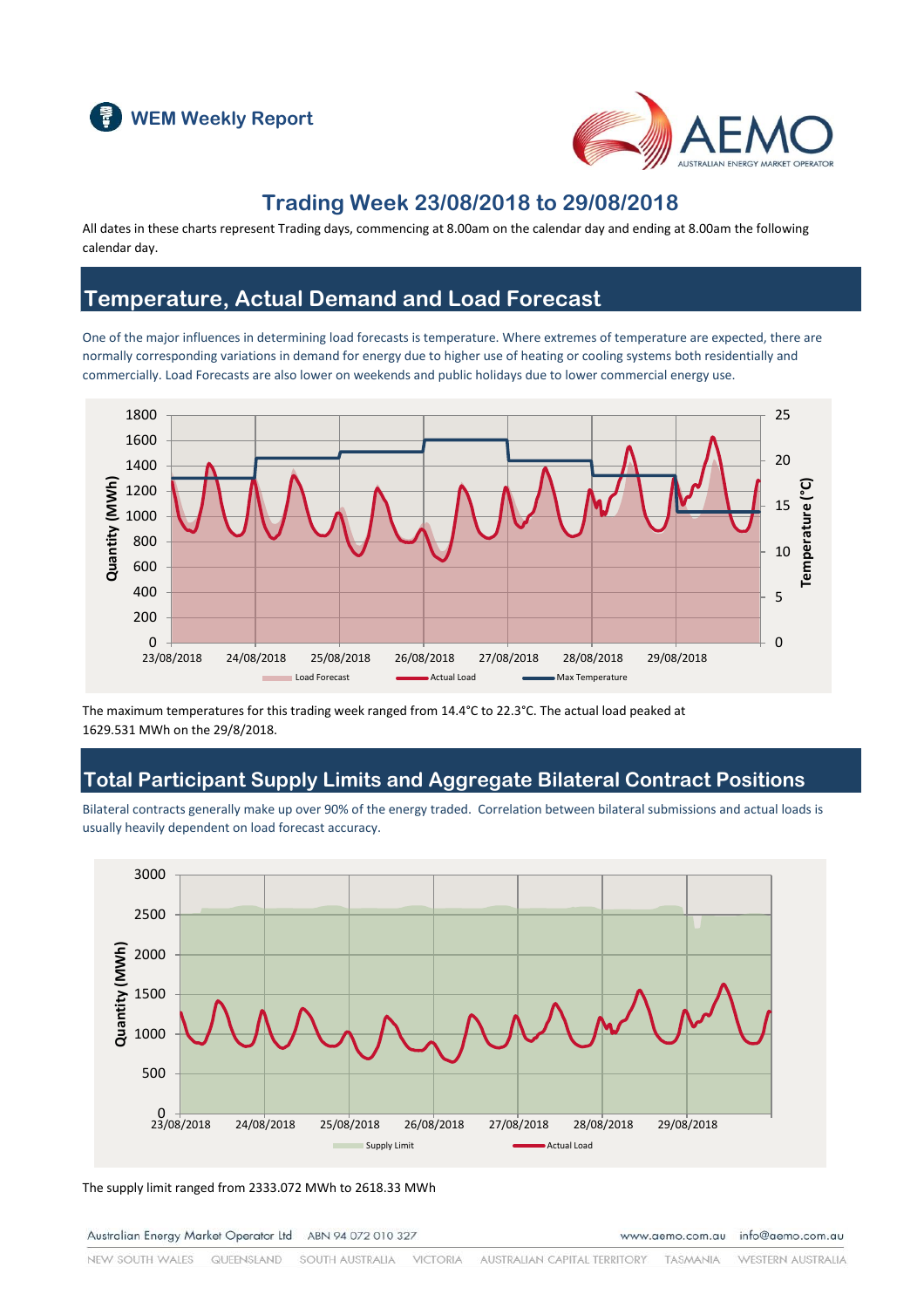# **Net Balancing Market Trades**

Bilateral contracts and STEM trading are generally based on the forecast energy requirements of Participants. When the forecast requirements are higher or lower than the actual requirements for a day, this Market energy must be bought and sold in the balancing mechanism. This graph shows the estimated net balancing trades.



The majority of the balancing activity this week occurred within Balancing Demand. The maximum balancing demand for the week reached 469.541 MWh on the 29/8/2018. The maximum balancing supply for the week reached -93.552 MWh on the 24/8/2012.

## **Total Traded Energy**

This chart represents a comparison between the total net energy that is traded in Bilateral Contracts, the STEM and the balancing mechanism. Balancing Supply represents cases in which the total contract position is greater than the demand and customers must supply energy back to balancing. Balancing Demand represents cases in which the total contract position is less than the demand and customers must purchase energy from balancing.



Total balancing supply equalled -2573.561 MWh whereas total balancing demand equalled 28997.948 MWh. The Total STEM Traded quantity was 12142.412 MWh, with the STEM Clearing Quantity ranging between 3.452 MWh and 135.07 MWh.